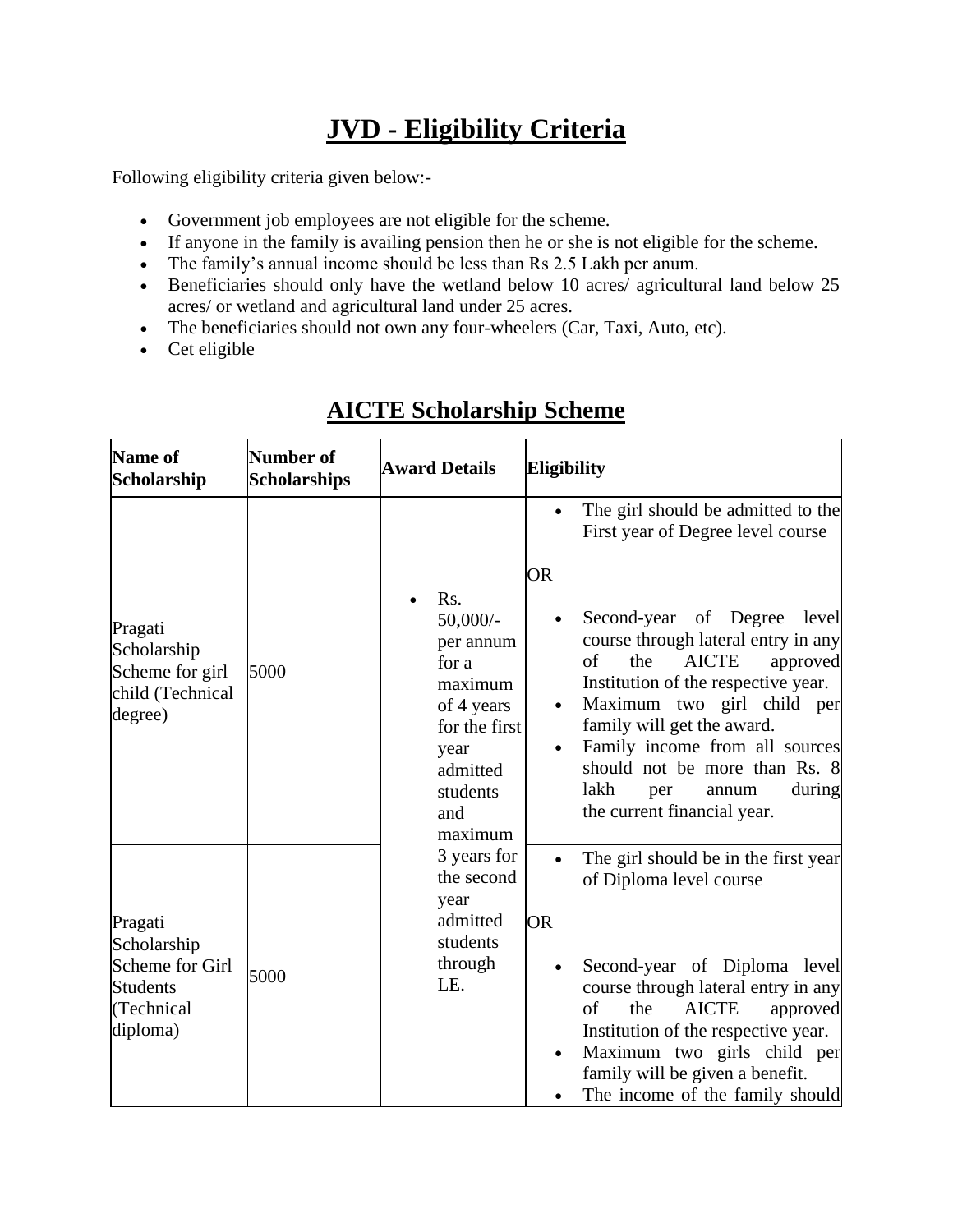|                                                                                              |                                                                                                                                                                  |           | not exceed Rs 8 lakh per annum                                                                                                                                                                                                                                                                  |
|----------------------------------------------------------------------------------------------|------------------------------------------------------------------------------------------------------------------------------------------------------------------|-----------|-------------------------------------------------------------------------------------------------------------------------------------------------------------------------------------------------------------------------------------------------------------------------------------------------|
| Saksham                                                                                      | All eligible<br>specially-abled<br>student admitted<br>to the first year<br>of degree level<br>course                                                            | <b>OR</b> | An applicant should be admitted<br>to the first year of degree level<br>course                                                                                                                                                                                                                  |
| Scholarship<br>Scheme for<br><b>Specially Abled</b><br>Student<br>(Technical<br>degree)      | <b>OR</b><br>Second-year<br>of Degree level<br>course through<br>LE in any of the<br><b>AICTE</b> approved<br><b>Institution will</b><br>get the<br>scholarship. |           | The second year of Degree level<br>course through lateral entry in any<br><b>AICTE</b><br>of<br>the<br>approved<br>Institution of the respective year.<br>Specially-abled student, having<br>disability of not less than 40%<br>Family's income should not be<br>more than Rs 8 lakh per annum. |
| Saksham<br>Scholarship<br>Scheme for<br>Specially Abled<br>Student<br>(Technical<br>diploma) | Specially-abled<br>students<br>admitted to the<br>First year of<br>Diploma course<br><b>OR</b><br>Second<br>year of Diploma                                      | <b>OR</b> | The candidate should be admitted<br>to the first year of the Diploma<br>course<br>second year<br>diploma<br>The<br>of<br>course through later                                                                                                                                                   |
|                                                                                              | level course<br>through lateral<br>entry                                                                                                                         |           |                                                                                                                                                                                                                                                                                                 |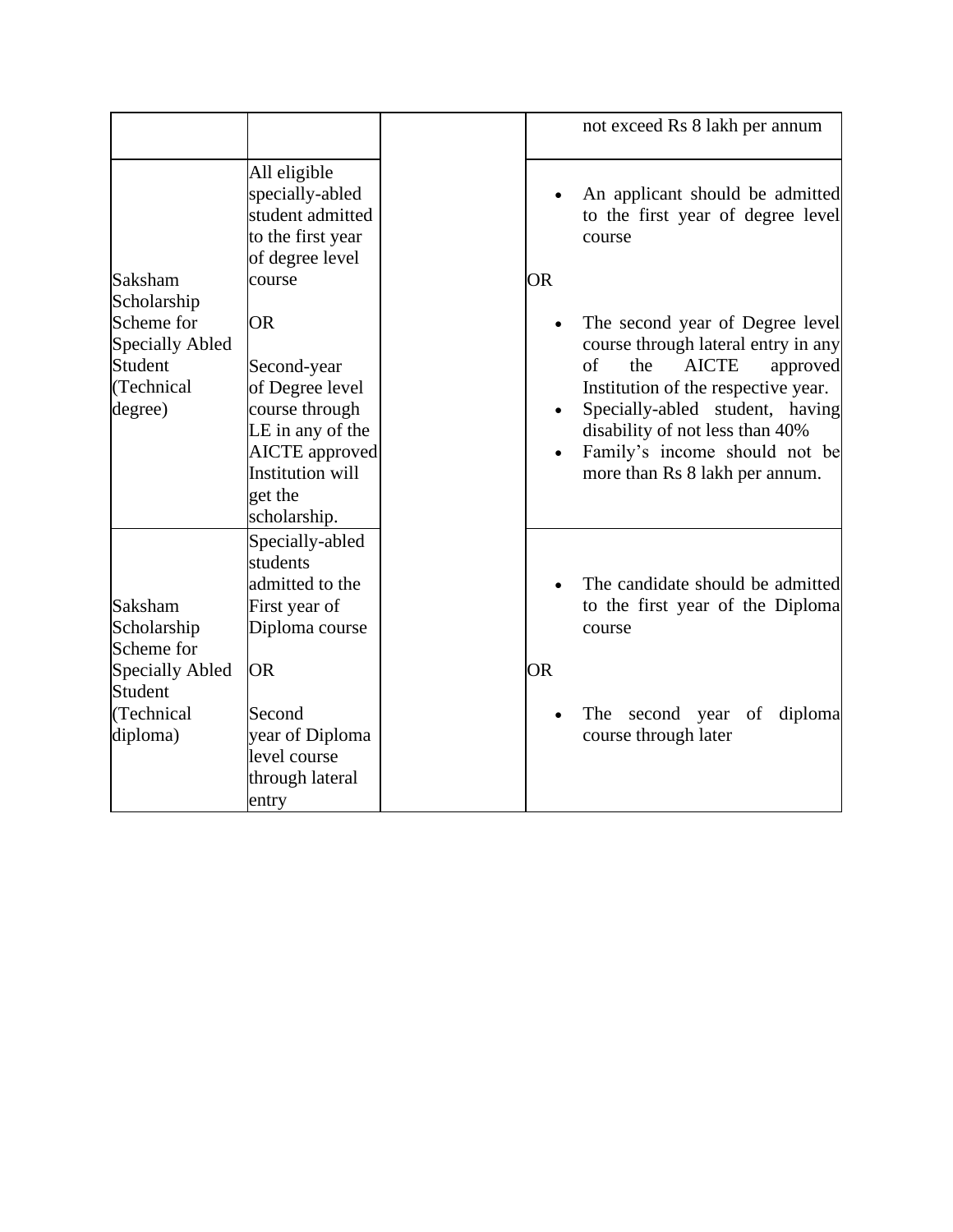#### **SWANATH SCHOLARSHIP SCHEME FOR STUDENTS**

#### 1.0 OBJECTIVE OF THE SCHEME:

The Scheme is being implemented by AICTE to provide encouragement and support to orphans, wards of parents died due to Covid-19, wards of Armed Forces and Central Paramilitary Forces martyred in action (Shaheed) to pursue education. This is an attempt to give every such child, an opportunity to study further and prepare for a successful future through education in AICTE Approved institutions and courses.

2.0 ELIGIBILITY FOR SCHOLARSHIP:

1) The candidate should be from any one of the following categories:

(i) Orphan

OR

(ii) Either or both parents died due to Covid 19

OR

(iii) Wards of Armed Forces and Central Paramilitary Forces martyred in action (Shaheed) AND

2) Family income from all sources should not be more than Rs. 8 lakh per annum during the financial

year of the application. A valid income certificate issued by State/UT Government is to be enclosed.

AND

3) The candidate should be currently studying in the AICTE Approved institutions and courses at Degree/

Diploma level in regular mode (in 1st /2nd / 3rd /4th year).

AND

4) The candidate should NOT be Recipient of any of the Central Govt. / State Govt. / AICTE Sponsored scholarships.

Note: Students who are satisfying conditions at S. No. 1, 2, 3 & 4 above are only eligible for this scholarship.